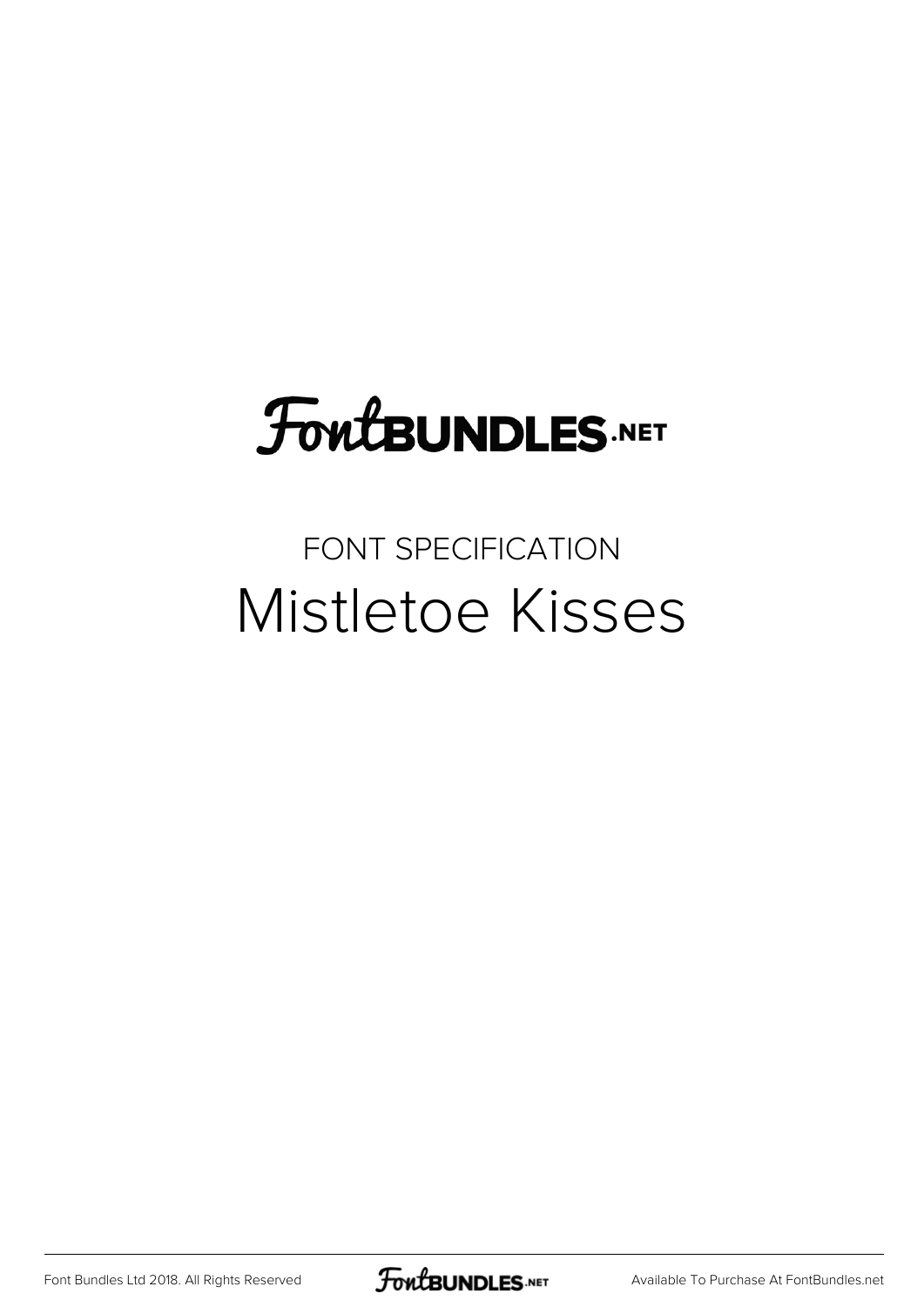#### KH Mistletoe Kisses Right - Regular

**Uppercase Characters** 

# $A$   $B$   $C$   $D$   $E$   $F$   $G$   $H$   $I$   $J$   $K$   $L$   $M$   $N$   $O$   $P$   $Q$   $R$   $S$   $T$   $UV$   $W$  $Y4Z$

Lowercase Characters



**Numbers** 

0123456789

**Punctuation and Symbols** 

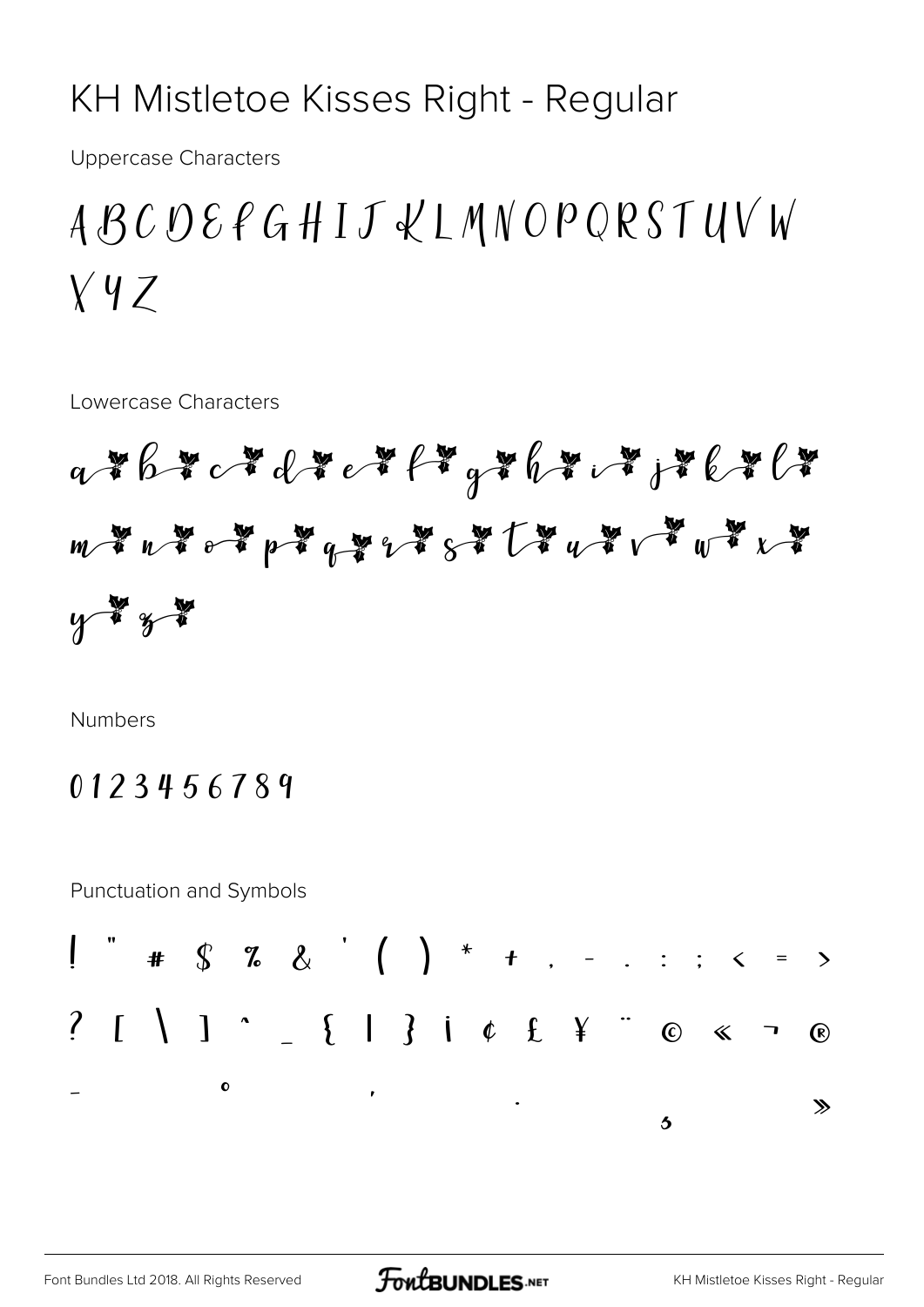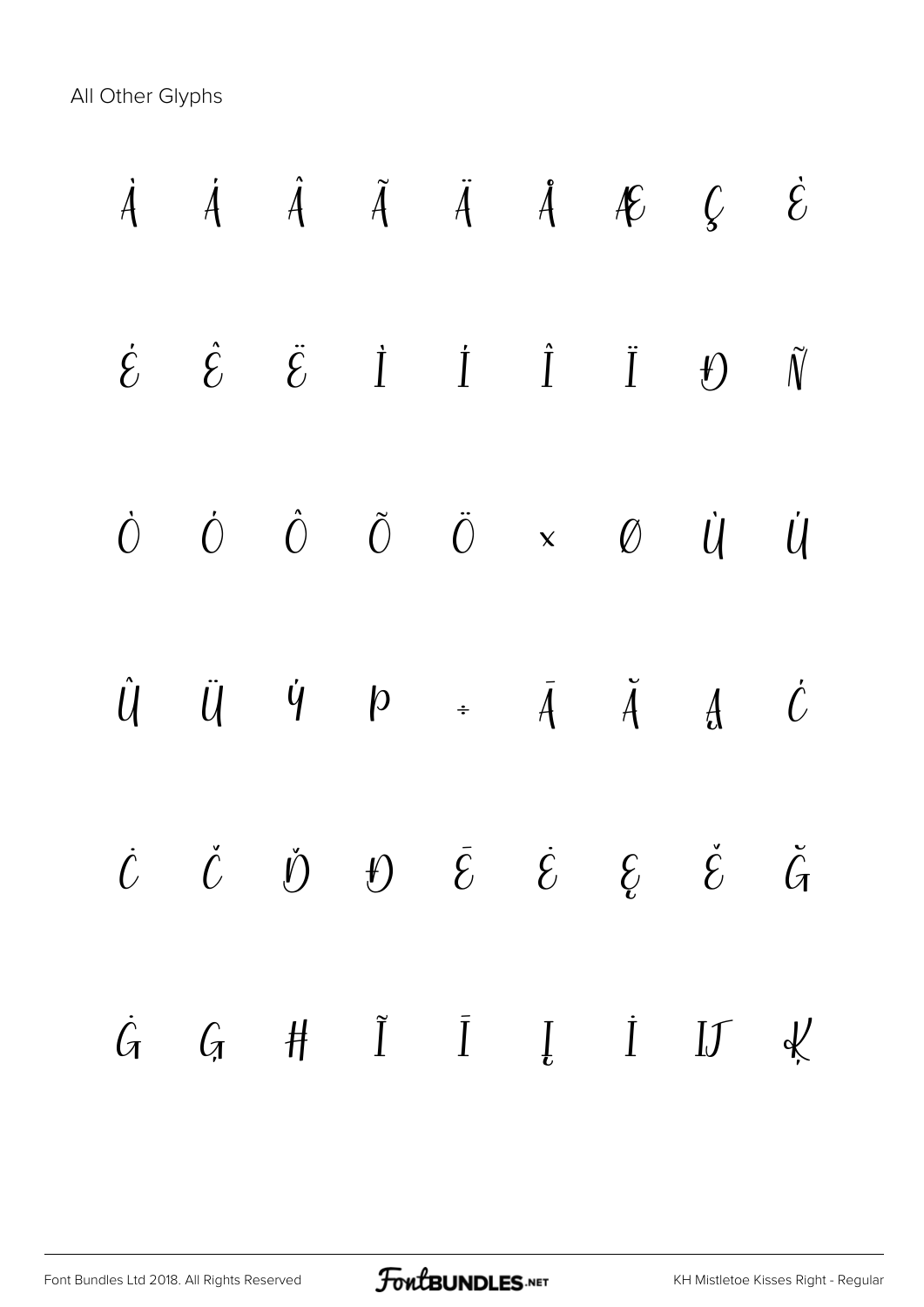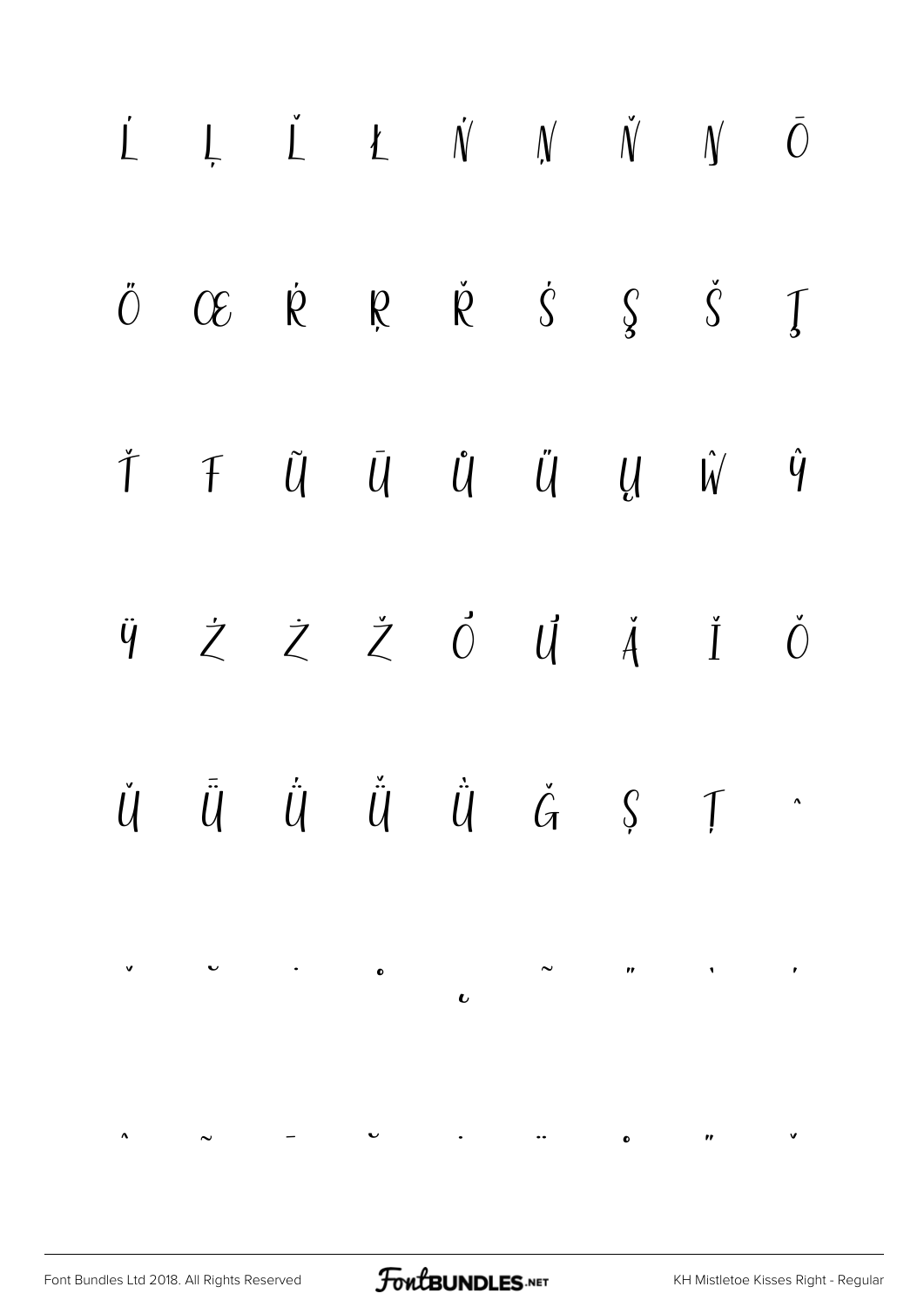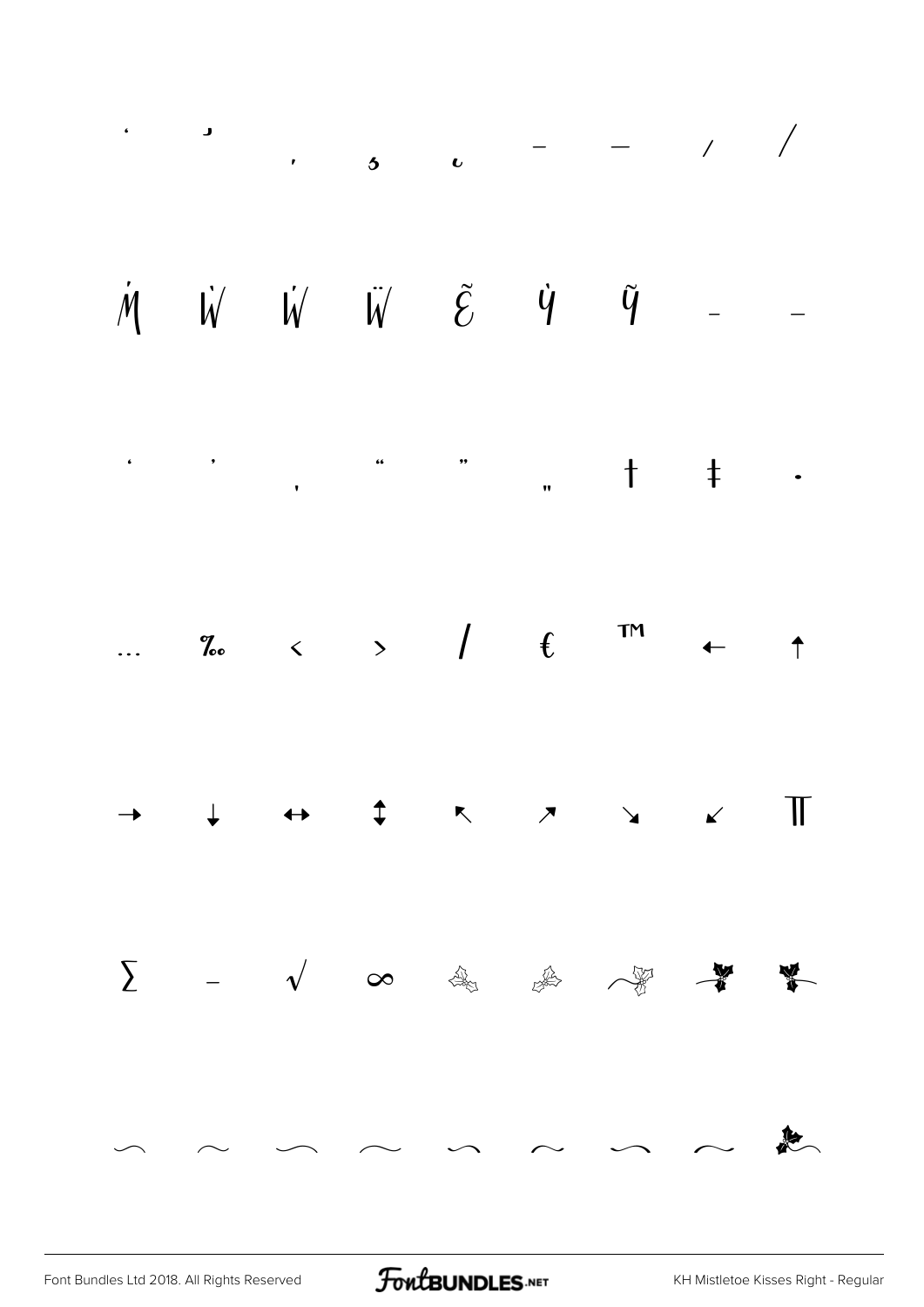

[Font Bundles Ltd 2018. All Rights Reserved](https://fontbundles.net/) **FoutBUNDLES.NET** [KH Mistletoe Kisses Right - Regular](https://fontbundles.net/)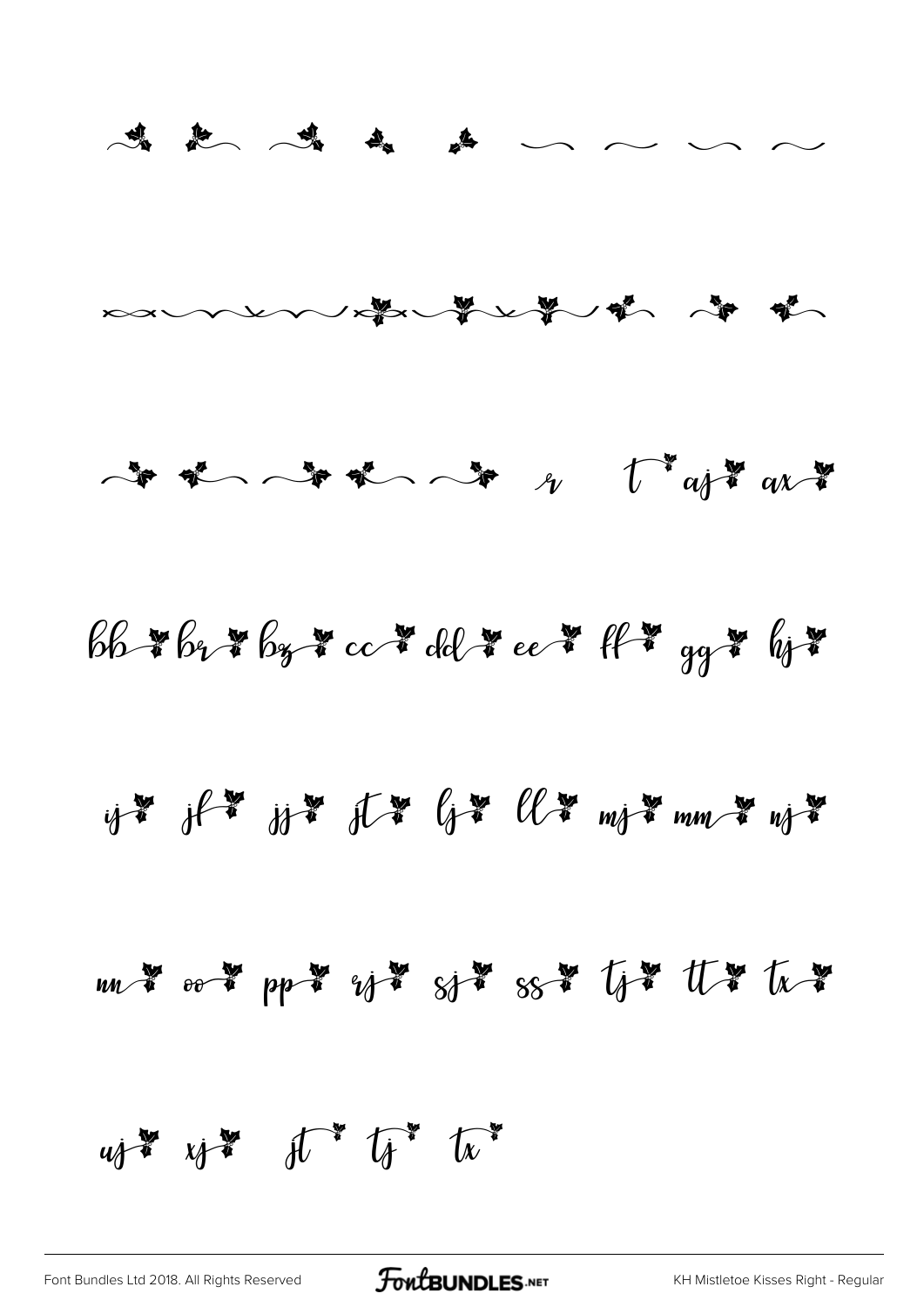#### KH Mistletoe Kisses Left - Regular

**Uppercase Characters** 

# ABCDEFGHIJKLMNOPQRSTUVW  $Y4Z$

Lowercase Characters



**Numbers** 

#### 0123456789

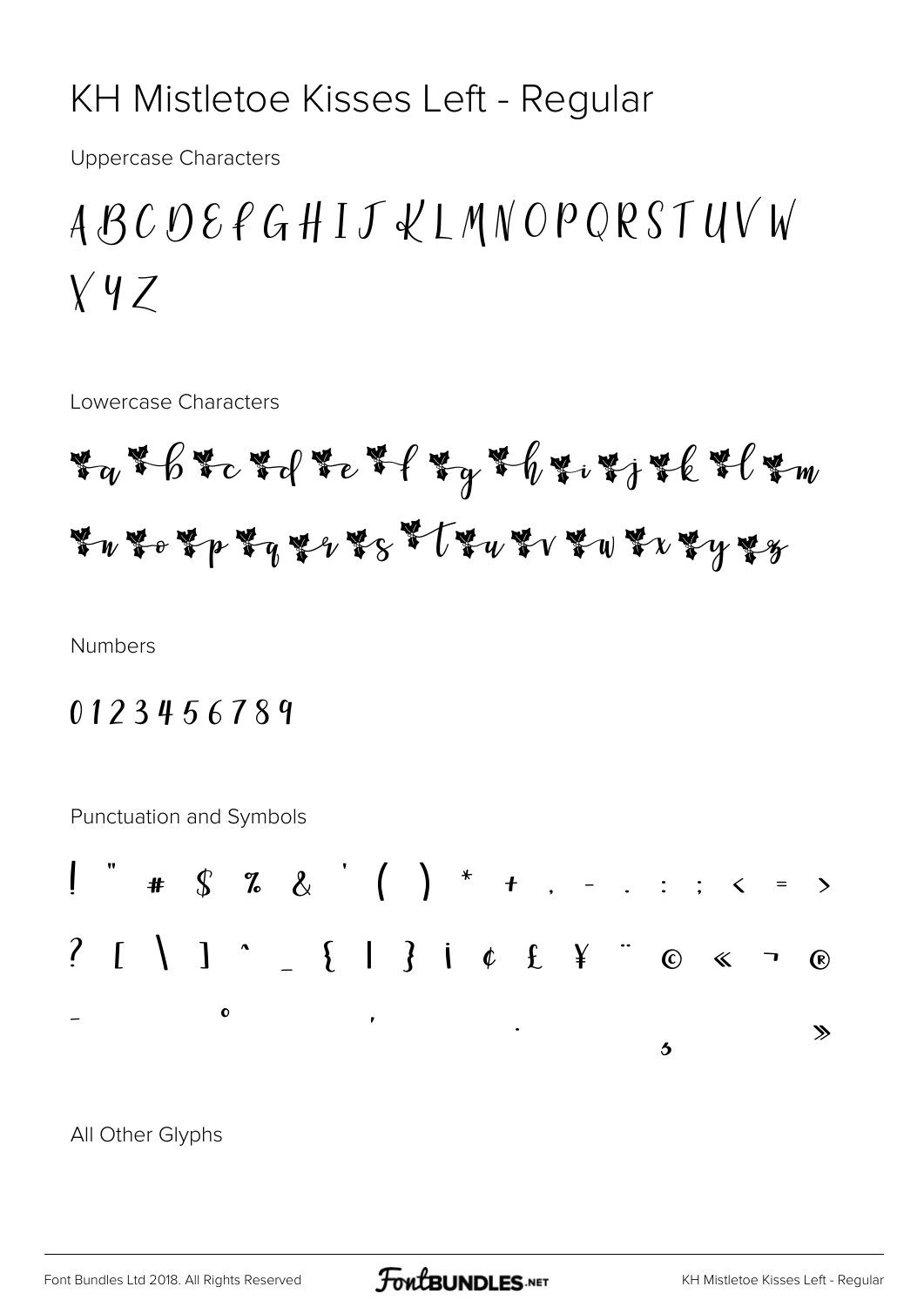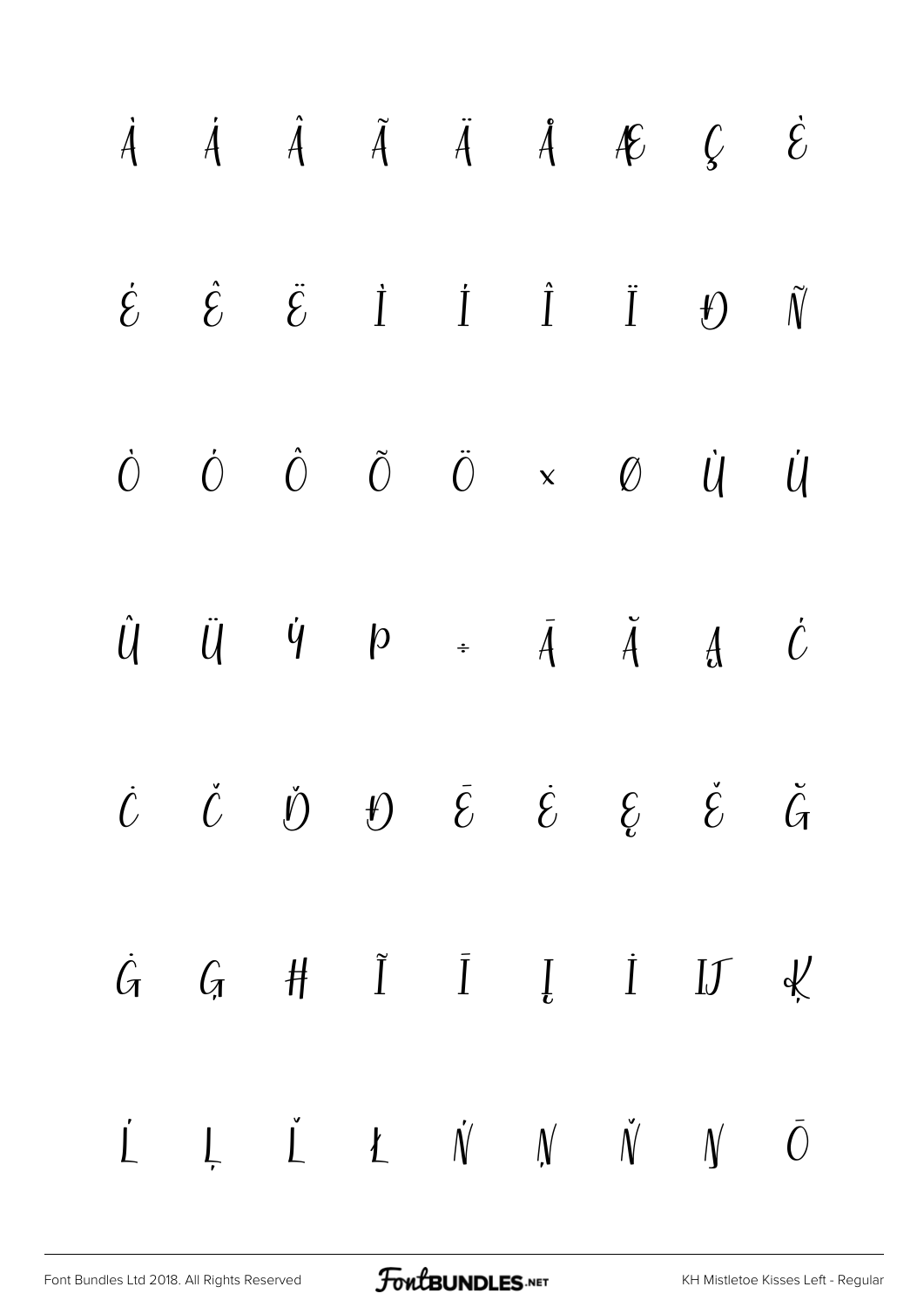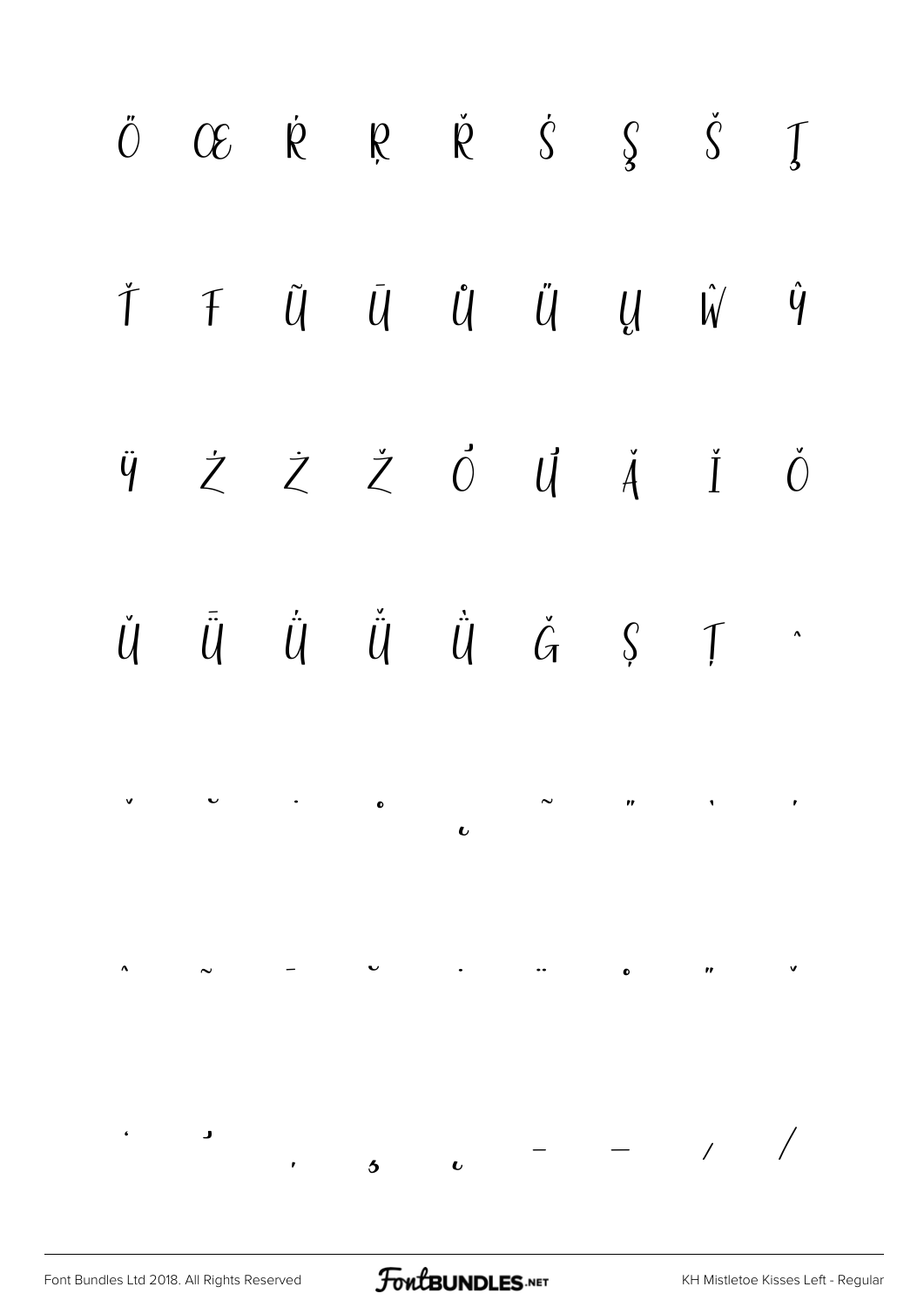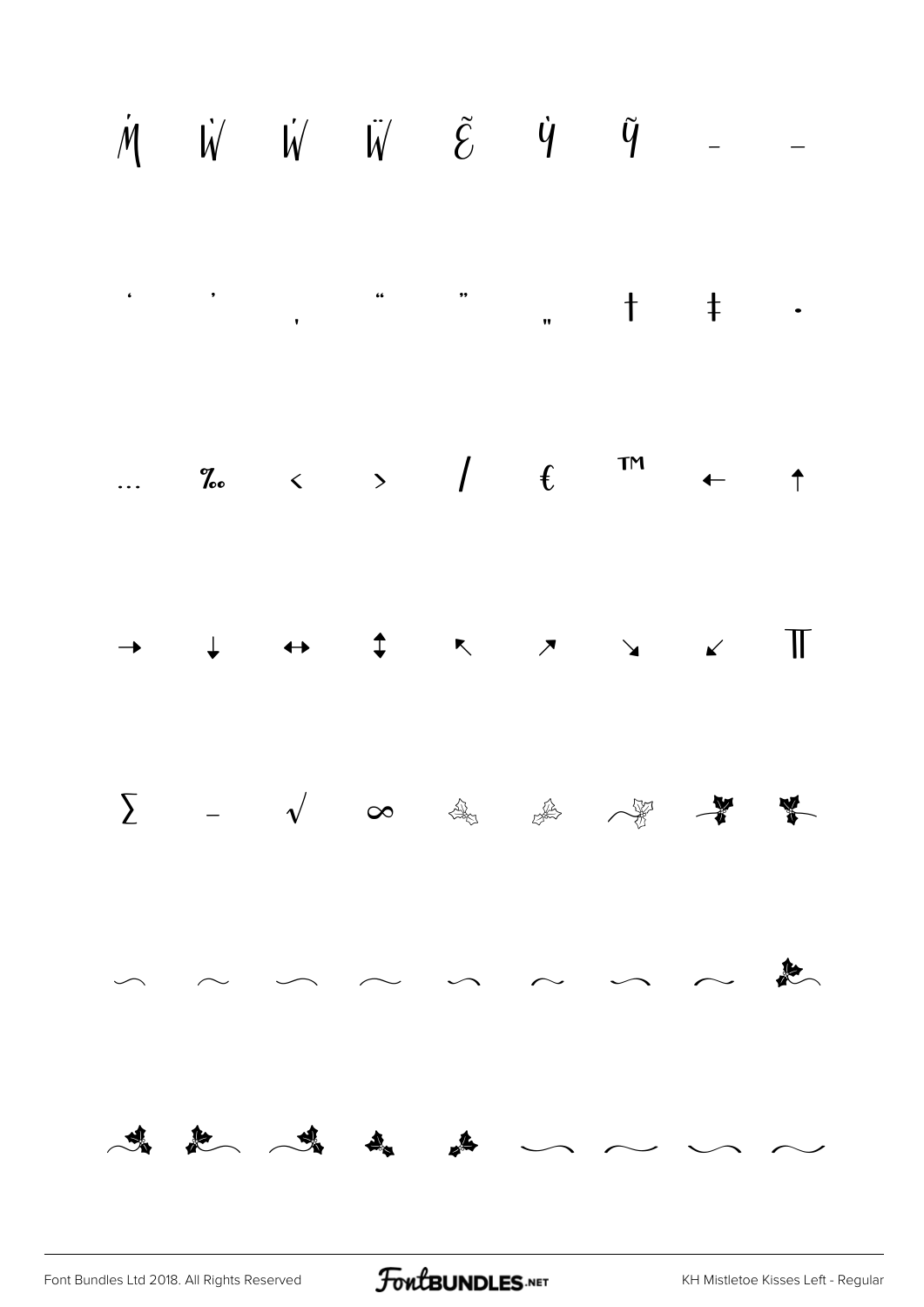



### $\ast\mathcal{C}_3$   $\ast\mathcal{C}_4$   $\ast\mathcal{C}_3$   $\ast\mathcal{C}_4$   $\ast\mathcal{C}_5$   $\ast\mathcal{C}_6$   $\ast\mathcal{C}_7$   $\ast\mathcal{C}_8$

#### $x_{ij}$   $x_{5j}$   $x_{lj}$   $x_{lk}$   $x_{uj}$   $x_{ij}$

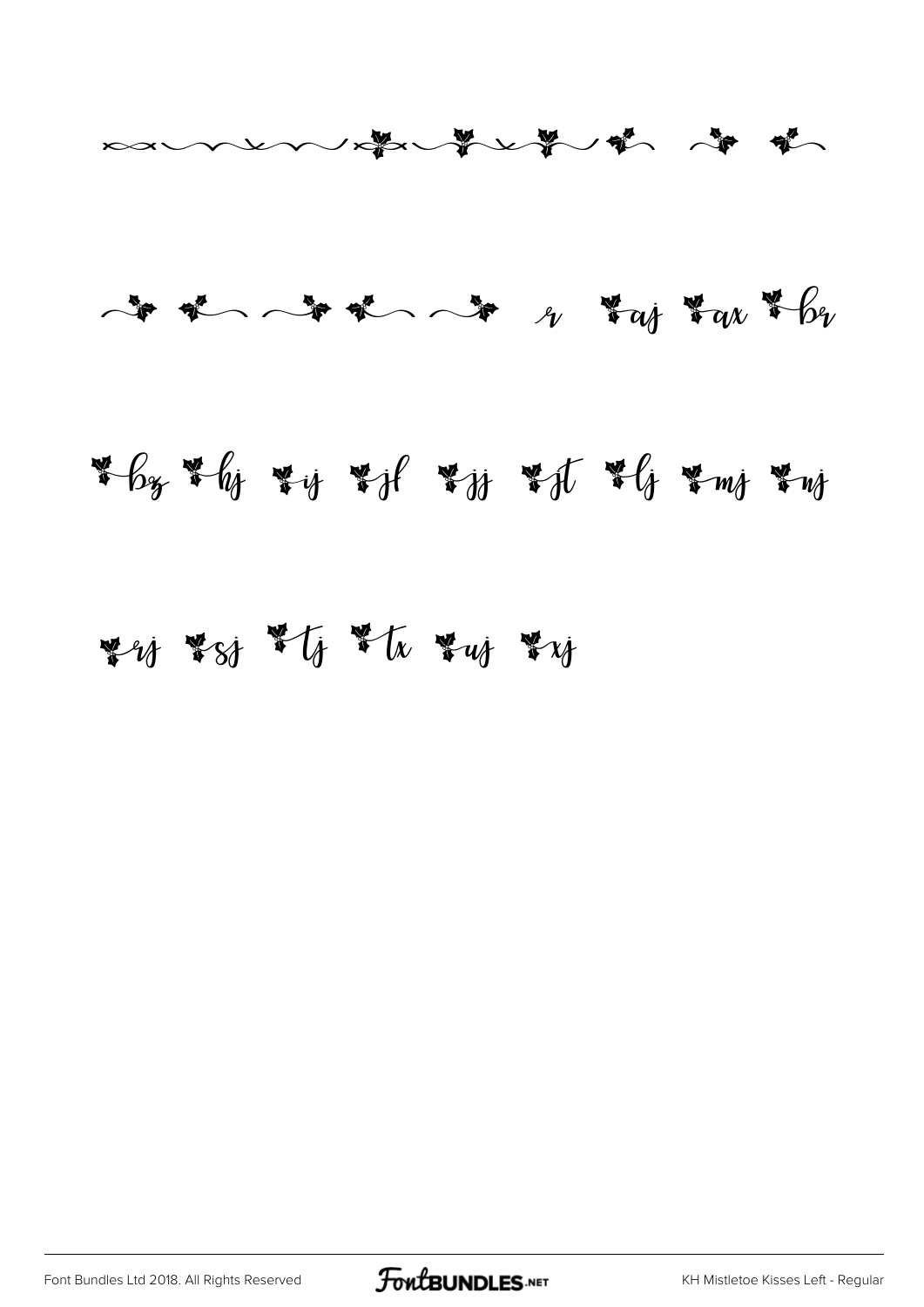#### KH Mistletoe Kisses Ornaments - Regular

**Uppercase Characters** 第一章十八八八点 大小人人家 一家一家一家 Lowercase Characters いついつきもう 4 % ¥ 人名弗尔尔尔

**Numbers** 

#### 0123456789

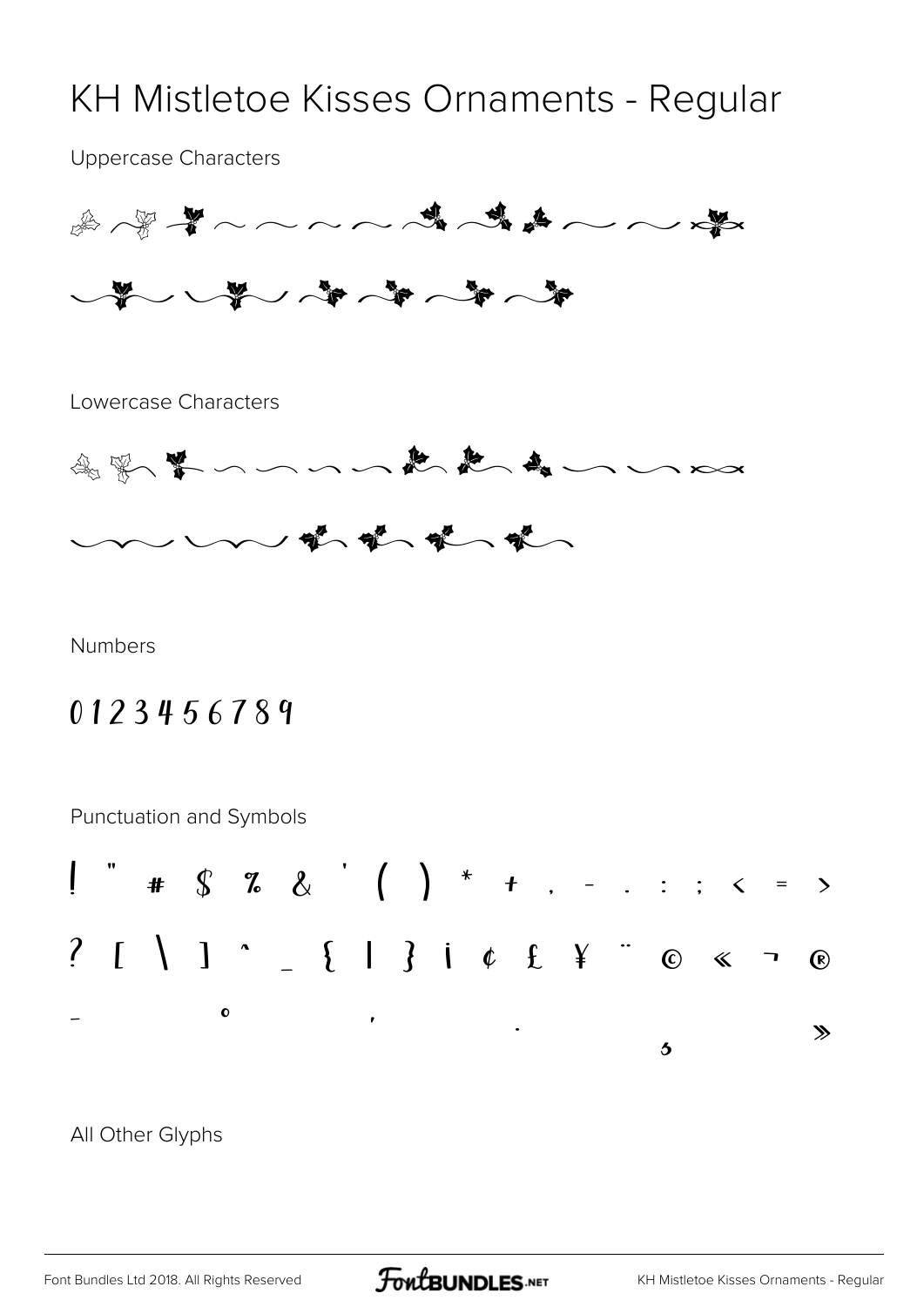

[Font Bundles Ltd 2018. All Rights Reserved](https://fontbundles.net/) **FoutBUNDLES.NET** [KH Mistletoe Kisses Ornaments - Regular](https://fontbundles.net/)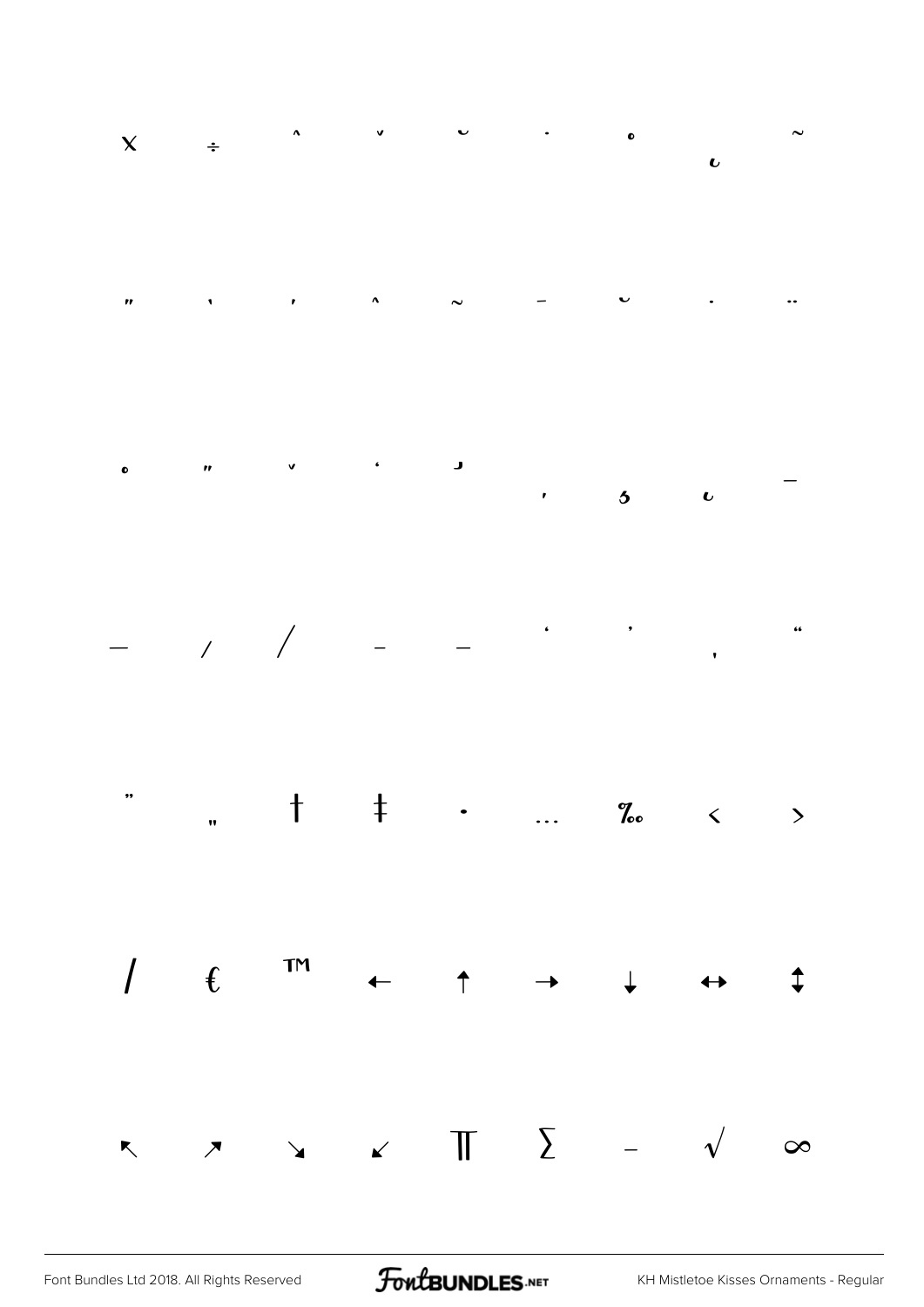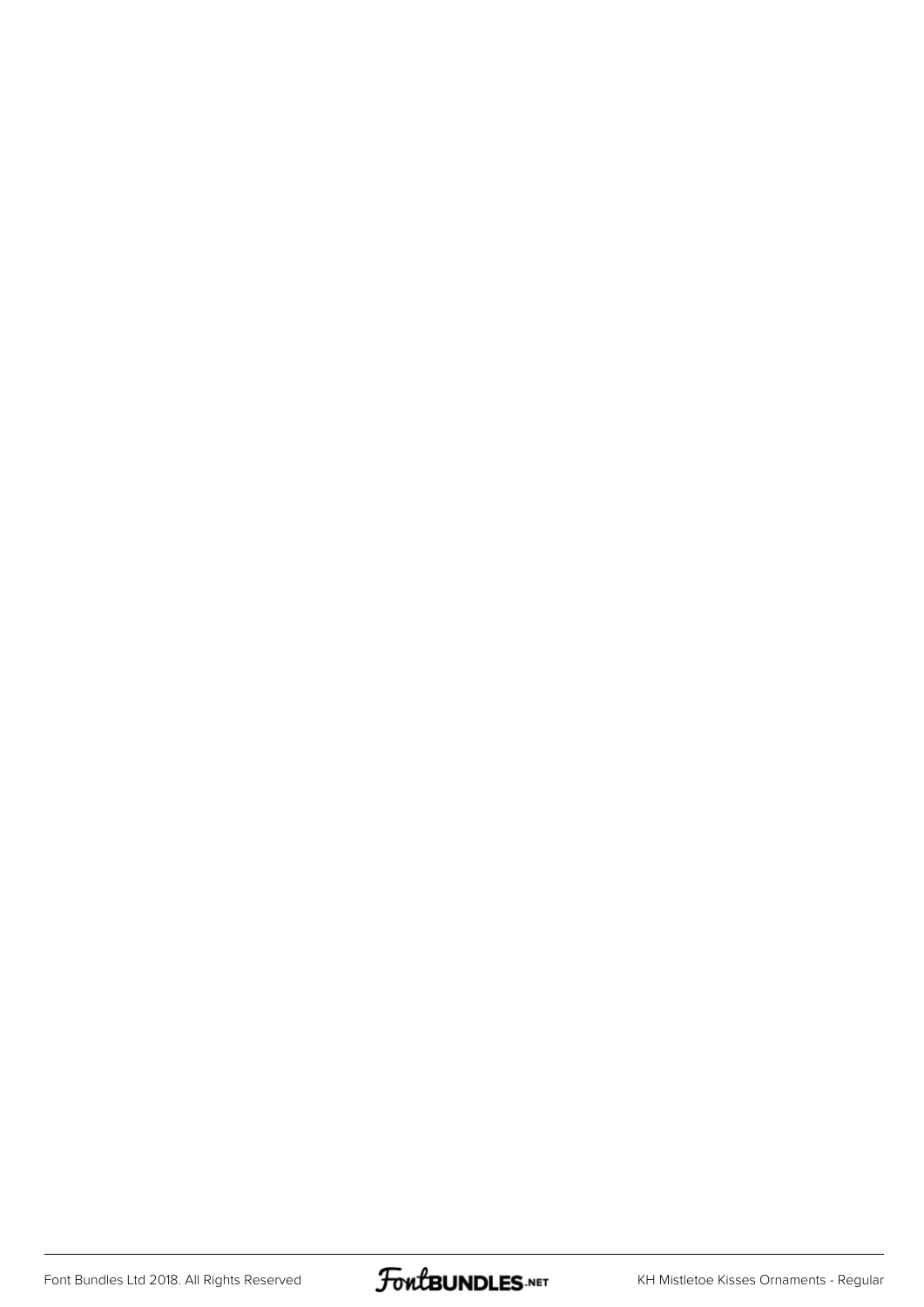#### KH Mistletoe Kisses - Regular

**Uppercase Characters** 

# ABCDEFGHIJKLMNOPQRSTUVW  $Y4Z$

Lowercase Characters

$$
q\, \beta\, c\, d\, e\, f\, g\, \emptyset\, \nu\, j\, \emptyset\, \ell\, m\, w\, e\, p\, q\, v\, s\, \tau\, w\, v\, w\, v\, y\, s
$$

**Numbers** 

#### 0123456789

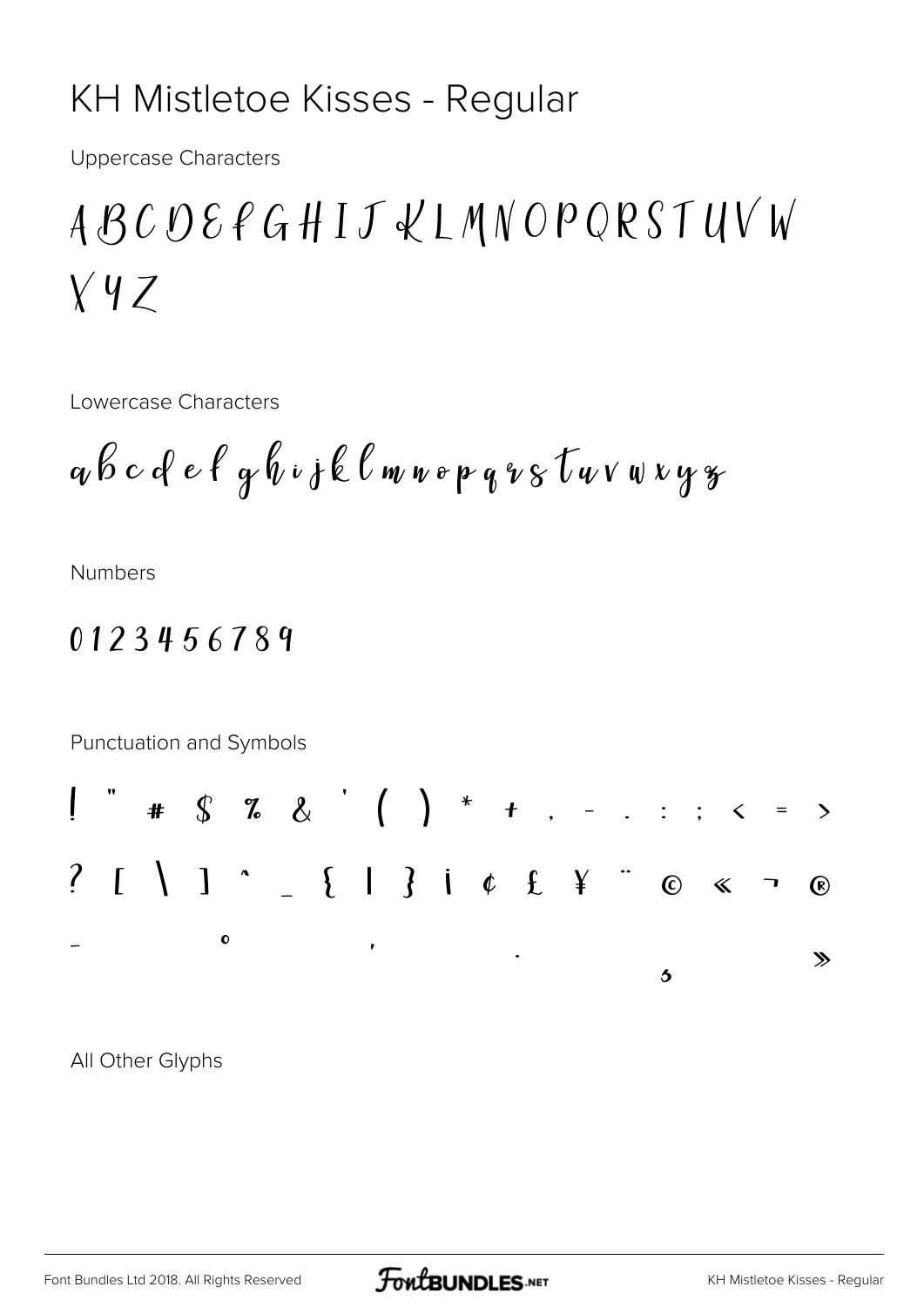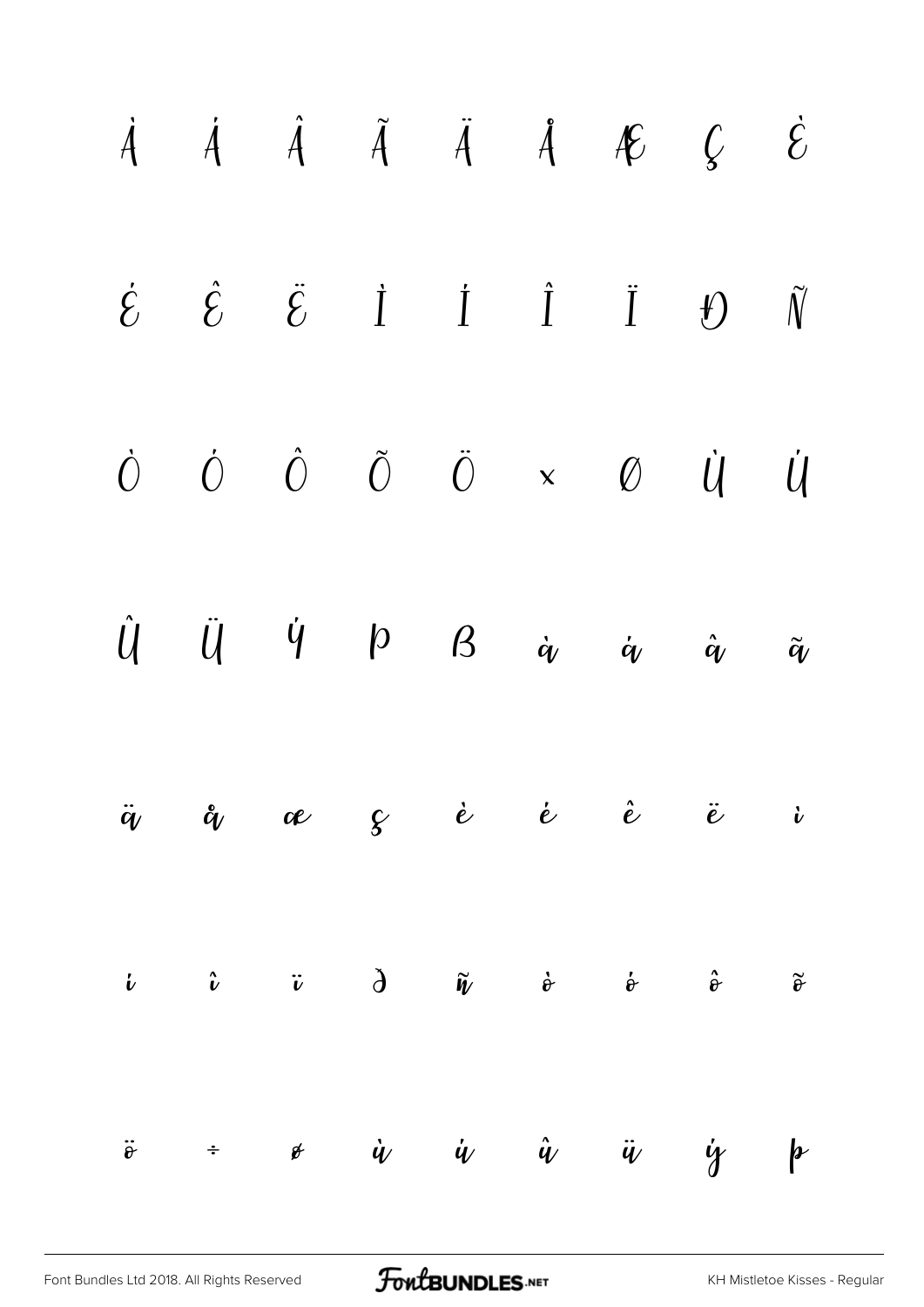|  |  |  | $\ddot{y}$ $\bar{A}$ $\bar{\alpha}$ $\ddot{A}$ $\ddot{\alpha}$ $\dot{A}$ $\alpha$ $\dot{C}$ $\dot{c}$                                                                                                             |  |
|--|--|--|-------------------------------------------------------------------------------------------------------------------------------------------------------------------------------------------------------------------|--|
|  |  |  | $\dot{\mathcal{L}}$ $\dot{c}$ $\dot{\mathcal{L}}$ $\dot{c}$ $\dot{\mathcal{D}}$ $\dot{\mathcal{A}}$ $\mathcal{D}$ $\dot{\mathcal{d}}$ $\bar{\mathcal{E}}$                                                         |  |
|  |  |  | $\overline{e}$ $\overline{e}$ $\overline{e}$ $\overline{e}$ $\overline{e}$ $\overline{e}$ $\overline{e}$ $\overline{q}$ $\overline{q}$                                                                            |  |
|  |  |  | $\dot{G}$ $\dot{g}$ $G$ $\dot{g}$ $H$ $\dot{\theta}$ $\tilde{I}$ $\tilde{v}$ $\overline{I}$                                                                                                                       |  |
|  |  |  | $\overline{v}$ $\overline{L}$ $\overline{z}$ $\overline{1}$ $\overline{v}$ $\overline{w}$ $\overline{w}$ $\overline{w}$ $\overline{w}$ $\overline{w}$ $\overline{w}$ $\overline{w}$ $\overline{w}$ $\overline{w}$ |  |
|  |  |  | $\begin{array}{cccccccccccccc} \dot{L} & \dot{\ell} & \dot{L} & \dot{\ell} & \dot{L} & \dot{\ell} & \dot{L} & \ell & \dot{N} \end{array}$                                                                         |  |
|  |  |  | <i>i N n</i> $\check{N}$ <i>i i N n i N n i j</i>                                                                                                                                                                 |  |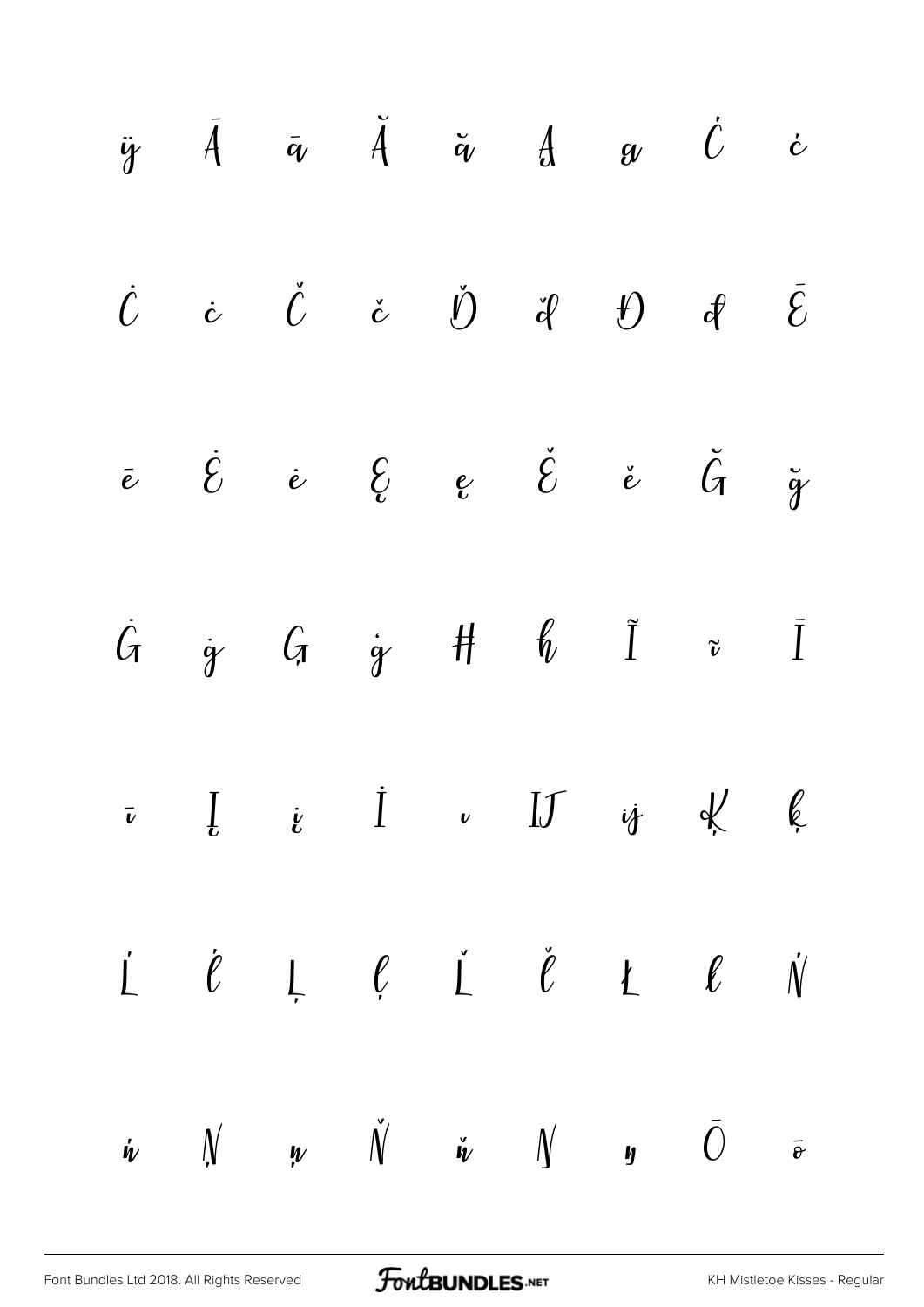|  | $\ddot{O}$ & $\ddot{C}$ as $\dot{R}$ if $\ddot{R}$ if $\ddot{R}$ if $\ddot{R}$                                                                                                                                                                                              |  |  |  |
|--|-----------------------------------------------------------------------------------------------------------------------------------------------------------------------------------------------------------------------------------------------------------------------------|--|--|--|
|  | $\dot{v}$ $\dot{S}$ $\dot{s}$ $\zeta$ $\dot{S}$ $\dot{S}$ $\dot{I}$ $\dot{I}$                                                                                                                                                                                               |  |  |  |
|  | $\begin{array}{ccccccccccccc}\n\dot{\uparrow} & \dot{\uparrow} & \mathbf{f} & \mathbf{f} & \mathbf{0} & \mathbf{0} & \mathbf{0} & \mathbf{0}\n\end{array} \begin{array}{ccccccccccccc}\n\ddot{\mathbf{u}} & \mathbf{0} & \mathbf{0} & \mathbf{0} & \mathbf{0}\n\end{array}$ |  |  |  |
|  | $\hat{u}$ $\ddot{\theta}$ $\ddot{u}$ $\theta$ $\theta$ $\dot{\theta}$ $\dot{\theta}$ $\dot{\theta}$                                                                                                                                                                         |  |  |  |
|  | $\ddot{y} \quad \dot{z} \quad \dot{y} \quad \dot{z} \quad \dot{y} \quad \dot{z} \quad \dot{y} \quad \dot{0} \quad \dot{0}$                                                                                                                                                  |  |  |  |
|  | $\begin{array}{ccccccccc}\n\vec{u} & \vec{u} & \vec{A} & \vec{u} & \vec{I} & \vec{u} & \vec{O} & \vec{u} & \vec{U}\n\end{array}$                                                                                                                                            |  |  |  |
|  | $\dot{u}$ $\dot{\bar{u}}$ $\ddot{u}$ $\dot{\bar{u}}$ $\dot{\bar{u}}$ $\dot{\bar{u}}$ $\ddot{\bar{u}}$ $\dot{\bar{u}}$ $\dot{\bar{u}}$ $\dot{\bar{u}}$                                                                                                                       |  |  |  |

[Font Bundles Ltd 2018. All Rights Reserved](https://fontbundles.net/) **FoutBUNDLES.NET** [KH Mistletoe Kisses - Regular](https://fontbundles.net/)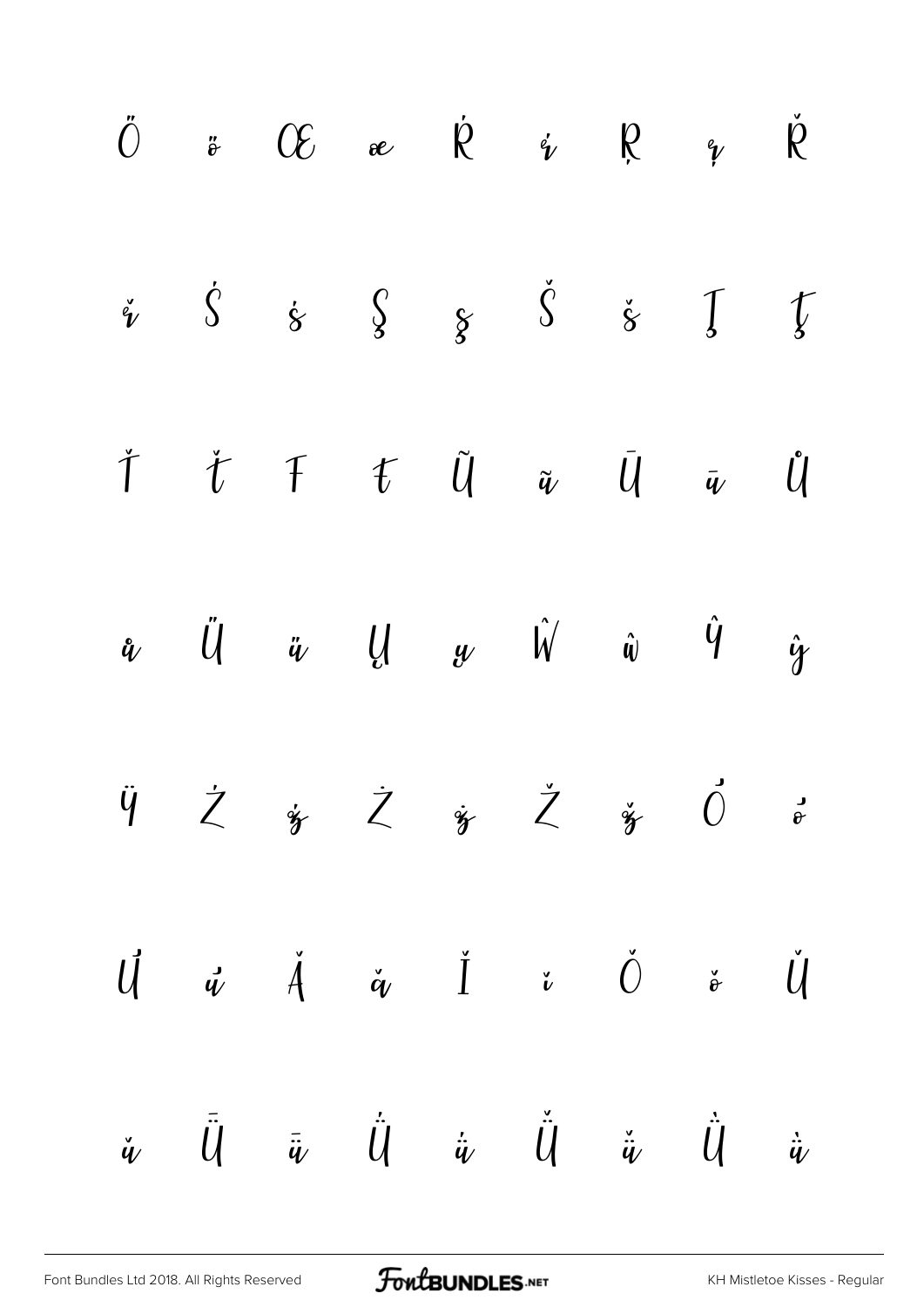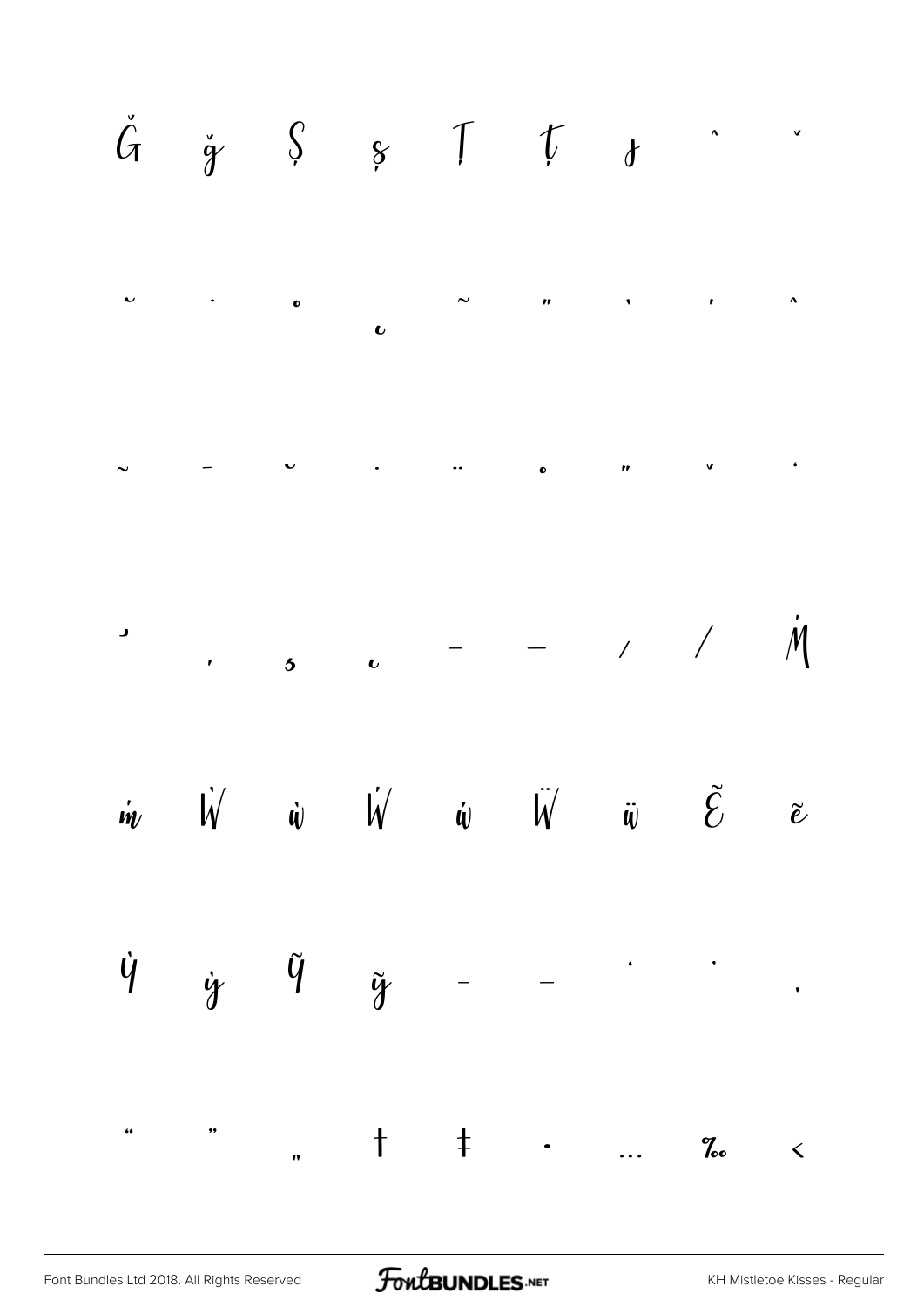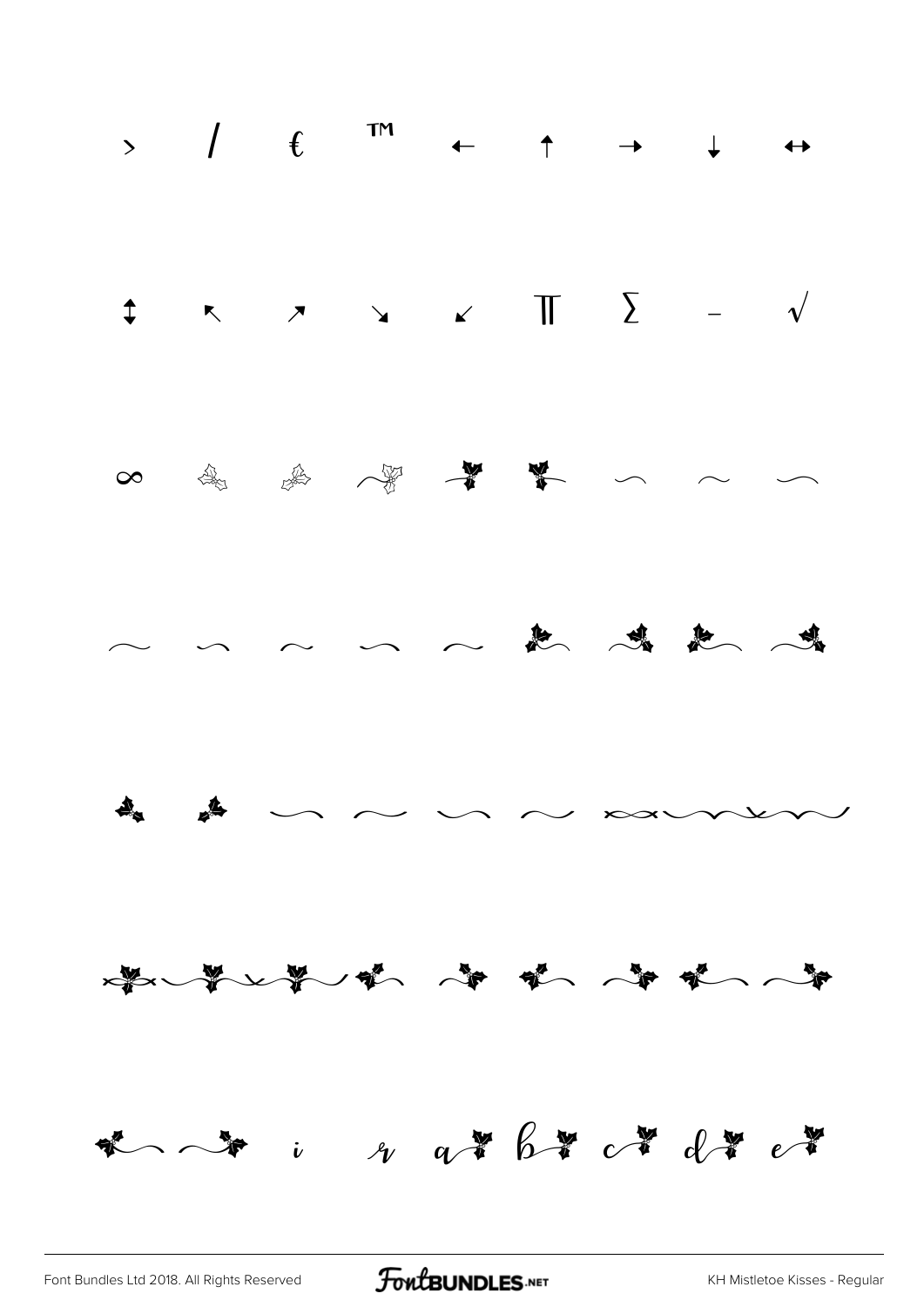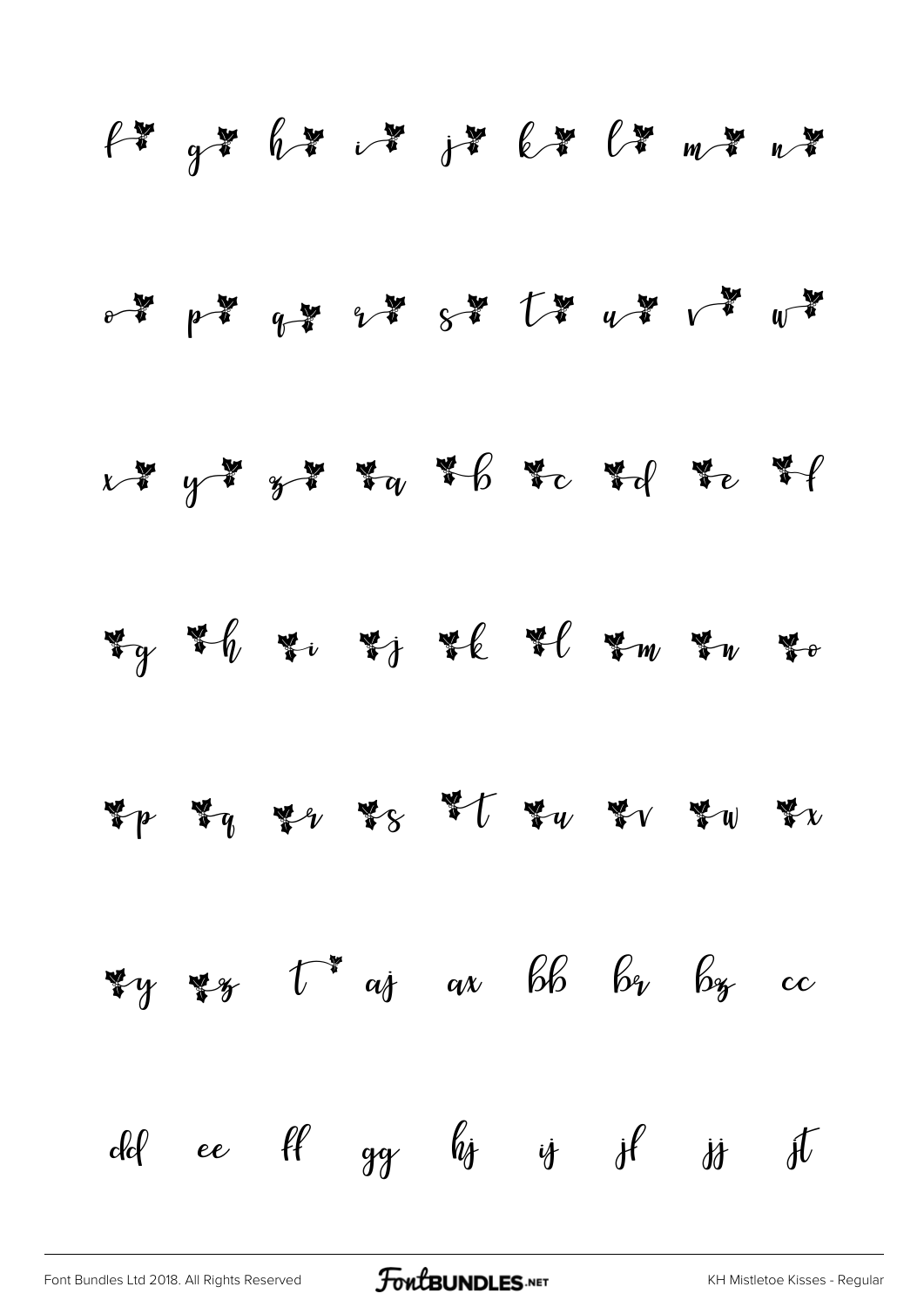